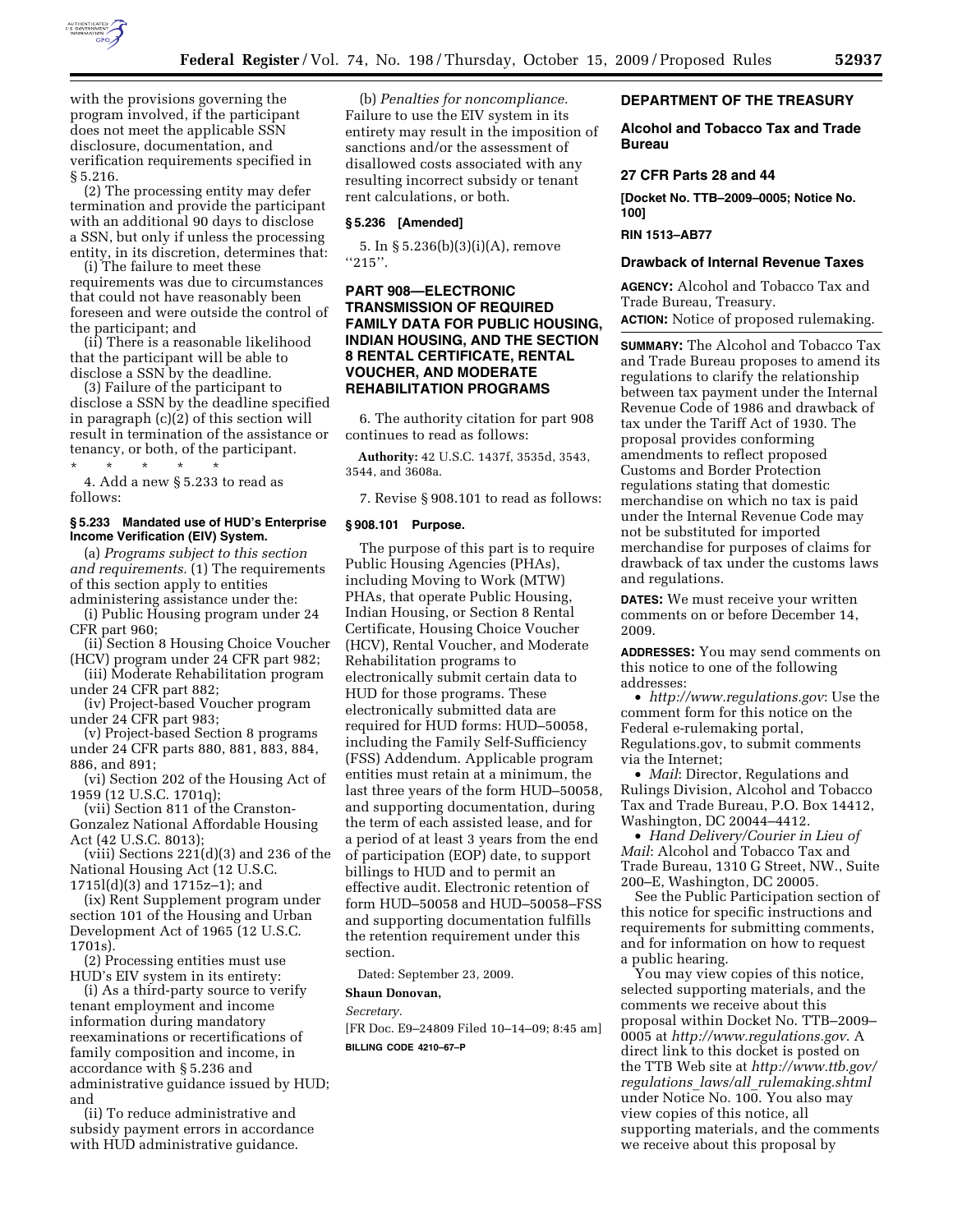appointment at the TTB Information Resource Center, 1310 G Street, NW., Washington, DC 20220. Please call 202– 453–2270 to make an appointment.

**FOR FURTHER INFORMATION CONTACT:**  Gerry Isenberg, Regulations and Rulings Division, Alcohol and Tobacco Tax and Trade Bureau, 1310 G Street, NW., Suite 200–E, Washington, DC 20220; telephone 202–453–2097.

# **SUPPLEMENTARY INFORMATION:**

### **Background**

# *Taxation of Distilled Spirits, Wines, Beer, and Tobacco Products Under the Internal Revenue Code of 1986*

Chapter 51 of the Internal Revenue Code of 1986 (IRC) sets forth excise tax collection and related provisions applicable to distilled spirits, wines, and beer. Chapter 52 of the IRC contains similar provisions applicable to tobacco products and cigarette papers and tubes.

Under Chapter 51, a Federal excise tax is imposed on all wines and distilled spirits produced in or imported into the United States. 26 U.S.C. 5001, 5041. A Federal excise tax also is imposed on beer brewed or produced, and removed for consumption or sale within the United States, or imported into the United States. 26 U.S.C. 5051. For domestically-produced wine, the tax is imposed at the conclusion of fermentation or removal from the fermenter (see 27 CFR 24.176). For domestically-produced distilled spirits, the tax is imposed at the time that the product comes into existence. 26 U.S.C. 5001(b). For domestically-produced beer, the tax is imposed when the product is removed for consumption or sale. 26 U.S.C. 5051. For imported wine, distilled spirits, and beer, the tax is imposed when the product is imported into the United States.

However, Federal excise taxes on imported and domestically-produced wine, distilled spirits, and beer are generally not paid or determined until the products are removed from bonded premises or from customs custody for consumption or sale. 26 U.S.C. 5041, 5061, 5006, 5007, 5054. Domesticallyproduced wine, distilled spirits, and beer may be exported without payment of the Federal excise tax. 26 U.S.C. 5362(c), 5214(a), 5053. In addition, on the exportation of domesticallyproduced wine, distilled spirits, or beer that was removed from bonded premises with payment of tax, drawback is allowed in an amount equal to the tax paid. 26 U.S.C. 5062, 5055.

Under Chapter 52, a Federal excise tax is imposed on all tobacco products and cigarette papers and tubes manufactured in or imported into the

United States. 26 U.S.C. 5701. The tax on domestically-produced tobacco products and cigarette papers and tubes is imposed at the time that the product comes into existence, that is, when a product meets one of the definitions under the IRC. The Federal excise tax on imported and domestically-produced tobacco products and cigarette papers and tubes is generally not paid or determined until the products are released from customs custody or removed from bonded premises. 26 U.S.C. 5702, 5703. Tobacco products and cigarette papers and tubes may be removed from bonded premises, without the payment of Federal excise tax, for export. 26 U.S.C. 5704.

Regulations implementing the provisions of Chapters 51 and 52 of the IRC are contained in 27 CFR chapter 1. The Alcohol and Tobacco Tax and Trade Bureau (TTB) within the Department of the Treasury is responsible for the administration of Chapters 51 and 52 and the regulations promulgated thereunder.

#### *Drawback Under the Tariff Act of 1930*

Section 313 of the Tariff Act of 1930, as amended (19 U.S.C. 1313), provides for the drawback or refund of duties, taxes, and fees paid on imported merchandise if that merchandise is subsequently exported or destroyed under customs supervision. Paragraph (2) of subsection (j), hereafter referred to as ''(j)(2) drawback,'' permits the substitution of other merchandise for the imported merchandise for purposes of the exportation or destruction requirement.

Specifically, the (j)(2) drawback provision allows the payment of drawback, not to exceed 99 percent of the duties, taxes, and fees paid on the imported merchandise, based on the exportation or destruction of ''any other merchandise (whether imported or domestic)'' that: (1) Is commercially interchangeable with the imported merchandise on which duties, taxes, and fees were paid, (2) is exported or destroyed within 3 years of the date of importation of the imported merchandise, and (3) before such exportation or destruction, is not used within the United States and is in the possession of the party claiming drawback, that is, either the importer of the imported merchandise or a person who receives from the importer a certificate of delivery transferring to that person the imported merchandise or commercially interchangeable merchandise or any combination of the two (and with the transferred merchandise being treated as the imported merchandise). The (j)(2)

drawback provision also includes a standard for commercial interchangeability for wine, that is, ''wine of the same color having a price variation not to exceed 50 percent between the imported wine and the exported wine."

Regulations implementing section 313 are set forth in 19 CFR part 191. Subpart C of part 191 concerns unused merchandise drawback and includes, in § 191.32, standards applicable to (j)(2) drawback claims. The Bureau of Customs and Border Protection (CBP) is responsible for the administration of section 313 and the regulations promulgated thereunder.

# **Proposed CBP and TTB Regulatory Changes**

In recent years CBP has received and approved a number of (j)(2) drawback claims involving imported bottled and bulk wine and domestically-produced wine. A hypothetical example of how such a transaction could work is as follows: A domestic winery imports 100 cases of bottled wine, pays Federal excise tax on the wine, and sells the imported wine in the United States; the domestic winery then exports 100 cases of its domestic wine without payment of Federal excise tax; the domestic winery then files a (j)(2) drawback claim with CBP, on the basis that the 100 cases of domestically-produced wine are commercially interchangeable with the 100 cases of imported wine; and, finally, the domestic winery receives a refund of 99 percent of the Federal excise taxes that it paid on the 100 cases of imported wine.

In the scenario described above, only 1 percent of the Federal excise tax on the imported wine is ultimately received into the U.S. Treasury. Thus, (j)(2) drawback in effect allows imported wine to be introduced into the U.S. market 99 percent free of Federal excise tax. Although the (j)(2) drawback claims involving the drawback or refund of IRC tax that CBP has processed have been limited to wine, under the present statutory and regulatory framework, other products that are subject to excise tax under IRC Chapters 51 and 52 could be the subject of claims for (j)(2) drawback.

Based on a review of the applicable statutory provisions, the Department of the Treasury has concluded that the practice of allowing (j)(2) drawback claims in circumstances in which internal revenue taxes have not been paid on the substituted domestic product is incompatible with the intent of Congress in levying excise taxes under the IRC and extends beyond the intent of Congress for administering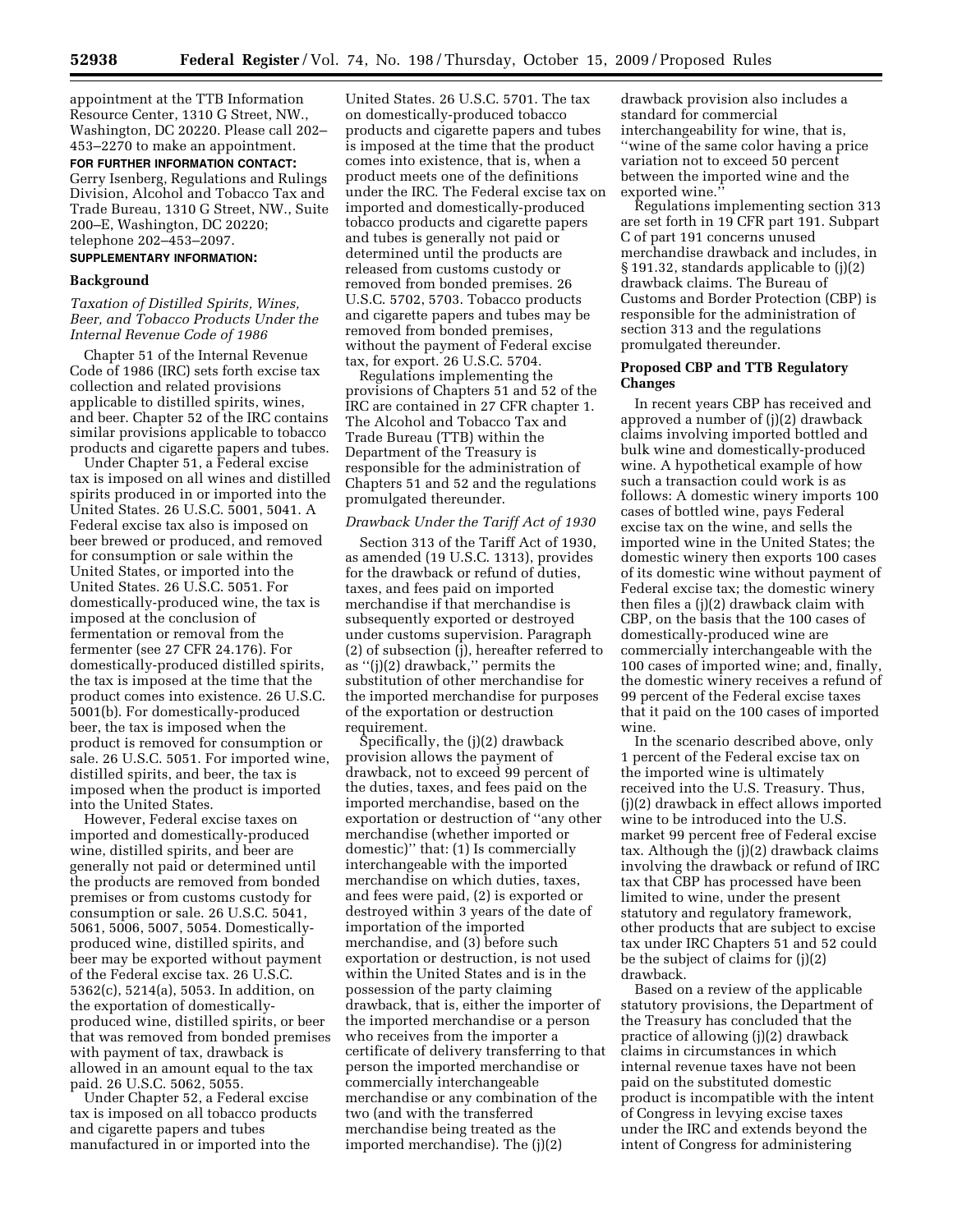drawback under the comprehensive framework of section 313. In order to address these concerns, CBP in a document published in this issue of the **Federal Register** is proposing to amend its regulations to preclude the filing of a claim covering drawback of tax under subsection (j)(2) if no tax was paid on the substituted domestically-produced merchandise.

In view of the relationship between (j)(2) drawback claims and excise tax liability under Chapters 51 and 52 of the IRC as discussed above and as reflected in the proposed new CBP regulatory texts, TTB believes that it would be appropriate to add to the TTB regulations conforming amendments that alert the reader to the effect of the new CBP regulatory provision as regards alcohol and tobacco products exported without payment of tax or with drawback of tax. TTB notes in this regard that the IRC vests broad authority in the Secretary of the Treasury to promulgate regulations governing the removal of alcohol and tobacco products for export without payment of tax in order to ensure protection of the revenue. See 26 U.S.C. 5053 for beer, 5214(a) for distilled spirits, 5362(c) for wine, and 5704 for tobacco products. Furthermore, the IRC vests broad authority in the Secretary of the Treasury to promulgate regulations needed for the enforcement of the IRC. See 26 U.S.C. 7805(a). TTB believes that the proposed conforming amendments are needed to contribute to the enforcement and integrity of the excise tax system.

Accordingly, this document proposes six amendments to part 28 of the TTB regulations (27 CFR part 28), which contains rules regarding the exportation of distilled spirits, wine, and beer without payment of tax and with drawback of tax. Similarly, this document proposes two amendments to part 44 of the TTB regulations (27 CFR part 44), which contains rules regarding the exportation of tobacco products and cigarette papers and tubes without payment of tax and with drawback of tax. Although the only substantive text change in each affected section involves the addition of a reference to the new CBP rule, in several cases the entire section is revised in order to eliminate the use of undesignated introductory and concluding text and thus facilitate addition of the new provision.

#### **Public Participation**

#### *Comments Invited*

We invite comments from interested members of the public on this proposed rulemaking. Please submit your

comments by the closing date shown above in this notice. Your comments must reference Notice No. 100 and include your name and mailing address. Your comments also must be made in English, be legible, and be written in language acceptable for public disclosure. We do not acknowledge receipt of comments, and we consider all comments as originals.

### *Submitting Comments*

You may submit comments on this notice by using one of the following three methods:

• *Federal e-Rulemaking Portal:* You may send comments via the online comment form associated with this notice in Docket No. TTB–2009–0005 on ''Regulations.gov,'' the Federal e-rulemaking portal, at *http:// www.regulations.gov*. A link to that docket is available under Notice No. 100 on the TTB Web site at *http:// www.ttb.gov/regulations*\_*laws/ all*\_*rulemaking.shtml*. Supplemental files may be attached to comments submitted via Regulations.gov. For information on how to use Regulations.gov, click on the site's Help or FAQ tabs.

• *U.S. Mail:* You may send comments via postal mail to the Director, Regulations and Rulings Division, Alcohol and Tobacco Tax and Trade Bureau, P.O. Box 14412, Washington, DC 20044–4412.

• *Hand Delivery/Courier:* You may hand-carry your comments or have them hand-carried to the Alcohol and Tobacco Tax and Trade Bureau, 1310 G Street, NW., Suite 200–E, Washington, DC 20005.

If you are commenting on behalf of an association, business, or other entity, your comment must include the entity's name as well as your name and position title. If you comment via Regulations.gov, please include the entity's name in the ''Organization'' blank of the comment form. If you comment via postal mail, please submit your entity's comment on letterhead.

You may also write to the Administrator before the comment closing date to ask for a public hearing. The Administrator reserves the right to determine whether to hold a public hearing.

#### *Confidentiality*

All submitted comments and attachments are part of the public record and subject to disclosure. Do not enclose any material in your comments that you consider to be confidential or that is inappropriate for public disclosure.

### *Public Disclosure*

On the Federal e-rulemaking portal, Regulations.gov, we will post, and the public may view, copies of this notice, selected supporting materials, and any electronic or mailed comments we receive about this proposal. A direct link to the Regulations.gov docket containing this notice and the posted comments received on it is available on the TTB Web site at *http://www.ttb.gov/ regulations*\_*laws/all*\_*rulemaking.shtml*  under Notice No. 100. You may also reach the docket containing this notice and the posted comments received on it through the Regulations.gov search page at *http://www.regulations.gov*.

All posted comments will display the commenter's name, organization (if any), city, and State, and, in the case of mailed comments, all address information, including e-mail addresses. We may omit voluminous attachments or material that we consider unsuitable for posting.

You and other members of the public may view copies of this notice, any supporting materials, and any electronic or mailed comments we receive about this proposal by appointment at the TTB Information Resource Center, 1310 G Street, NW., Washington, DC 20220. You may also obtain copies at 20 cents per 8.5 x 11-inch page. Contact our information specialist at the above address or by telephone at 202–453– 2270 to schedule an appointment or to request copies of comments or other materials.

### **Regulatory Analysis and Notices**

#### *Executive Order 12866*

This proposed rule is not a significant regulatory action as defined in Executive Order 12866. Therefore, a regulatory assessment is not required.

#### *Regulatory Flexibility Act*

Pursuant to the requirements of the Regulatory Flexibility Act (5 U.S.C. chapter 6), we certify that this notice of proposed rulemaking will not have a significant economic impact on a substantial number of small entities. The proposed rule imposes no substantive requirements and therefore will not impose, or otherwise cause, a significant increase in reporting, recordkeeping, or other compliance burdens on a substantial number of small entities. Accordingly, a regulatory flexibility analysis is not required.

#### **Drafting Information**

Francis W. Foote of the Regulations and Rulings Division drafted this document.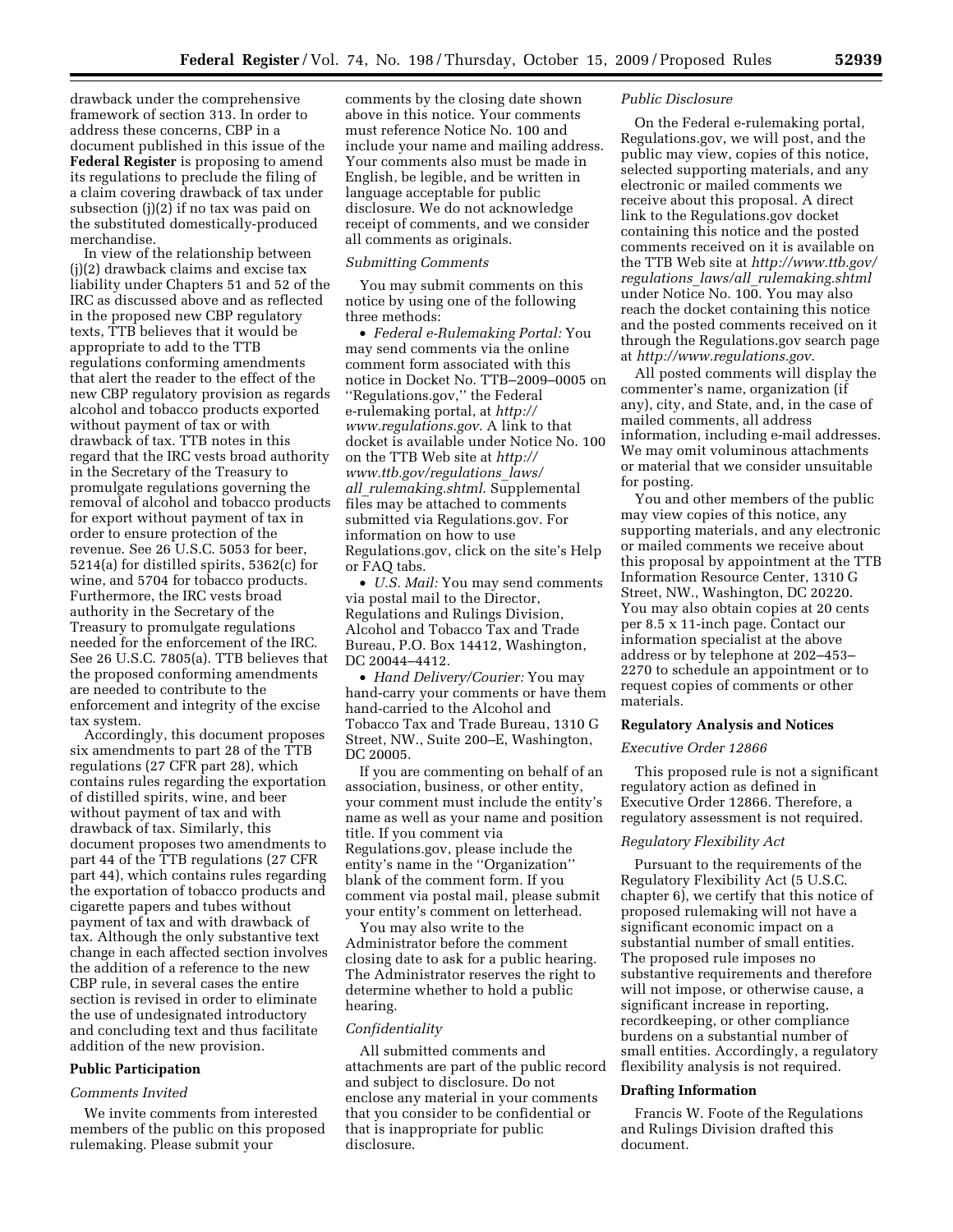# **List of Subjects**

# *27 CFR Part 28*

Aircraft, Alcohol and alcoholic beverages, Armed forces, Beer, Claims, Excise taxes, Exports, Foreign trade zones, Labeling, Liquors, Packaging and containers, Reporting and recordkeeping requirements, Surety bonds, Vessels, Warehouses, Wine.

#### *27 CFR Part 44*

Aircraft, Armed forces, Cigars and cigarettes, Claims, Customs duties and inspection, Excise taxes, Exports, Foreign trade zones, Labeling, Packaging and containers, Reporting and recordkeeping requirements, Surety bonds, Tobacco, Vessels, Warehouses.

#### **Authority and Issuance**

For the reasons explained in the preamble, TTB proposes to amend chapter I of title 27 of the Code of Federal Regulations as follows:

# **PART 28—EXPORTATION OF ALCOHOL**

1. The authority citation for part 28 is revised to read as follows:

**Authority:** 5 U.S.C. 552(a); 19 U.S.C. 81c, 1202; 26 U.S.C. 5001, 5007, 5008, 5041, 5051, 5053, 5054, 5061, 5111, 5112, 5114, 5121, 5122, 5124, 5201, 5205, 5207, 5214, 5232, 5273, 5301, 5313, 5362, 5555, 6302, 7805; 27 U.S.C. 203, 205; 44 U.S.C. 3504(h).

2. Section 28.91 is amended by adding a new paragraph (c) to read as follows:

#### **§ 28.91 General.**

\* \* \* \* \*

(c) Distilled spirits withdrawn without payment of tax under this subpart may not be substituted for imported merchandise for purposes of drawback of tax under section 313(j)(2) of the Tariff Act of 1930, as amended (19 U.S.C. 1313(j)(2)). See 19 CFR 191.32(b)(4).

3. Section 28.121 is revised to read as follows:

#### **§ 28.121 General.**

(a) Wine may, subject to this part, be withdrawn from a bonded wine cellar, without payment of tax, for:

(1) Exportation;

(2) Use on the vessels and aircraft described in § 28.21;

(3) Transfer to and deposit in a foreign-trade zone for exportation or for storage pending exportation;

(4) Transfer to and deposit in a customs bonded warehouse as provided in § 28.27; or

(5) Transportation to and deposit in a manufacturing bonded warehouse.

(b) All such withdrawals shall be made under the applicable bond prescribed in subpart D.

(c) Wine withdrawn without payment of tax under this subpart may not be substituted for imported merchandise for purposes of drawback of tax under section 313(j)(2) of the Tariff Act of 1930, as amended (19 U.S.C. 1313(j)(2)). See 19 CFR 191.32(b)(4).

4. Section 28.141 is amended by adding a new paragraph (d) to read as follows:

#### **§ 28.141 General.**

\* \* \* \* \*

(d) *Customs drawback claims.* Beer removed without payment of tax under this subpart may not be substituted for imported merchandise for purposes of drawback of tax under section 313(j)(2) of the Tariff Act of 1930, as amended (19 U.S.C. 1313(j)(2)). See 19 CFR 191.32(b)(4).

5. Section 28.171 is revised to read as follows:

### **§ 28.171 General.**

(a) Distilled spirits manufactured, produced, bottled in bottles, packed in containers, or packaged in casks or other bulk containers in the United States on which an internal revenue tax has been paid or determined, and which have been marked under the provisions of 27 CFR part 19 and of this part, as applicable, especially for export with benefit of drawback may be:

(1) Exported;

(2) Laden for use on the vessels or aircraft described in § 28.21;

(3) Transferred to and deposited in a foreign-trade zone for exportation or for storage pending exportation; or

(4) Transferred to and deposited in a customs bonded warehouse as provided for in § 28.26(b).

(b) On receipt by the appropriate TTB officer of required evidence of exportation, lading for use, or transfer, there shall be allowed to the bottler (or packager) of the spirits, drawback equal in amount to the tax found to have been paid or determined on the spirits.

(c) Distilled spirits on which drawback is paid under this subpart may not be substituted for imported merchandise for purposes of drawback of tax under section 313(j)(2) of the Tariff Act of 1930, as amended (19 U.S.C. 1313(j)(2)). See 19 CFR 191.32(b)(4).

6. Section 28.211 is revised to read as follows:

# **§ 28.211 General.**

(a) Wines manufactured, produced, bottled in bottles packed in containers, or packaged in casks or other bulk

containers in the United States on which an internal revenue tax has been paid or determined, and which are filled on premises qualified under this chapter to package or bottle wines, may, subject to this part, be:

(1) Exported;

(2) Laden for use on the vessels or aircraft described in § 28.21; or

(3) Transferred to and deposited in a foreign-trade zone for exportation or for storage pending exportation.

(b) On receipt by the appropriate TTB officer of required evidence of exportation, lading for use, or transfer, there shall be allowed a drawback equal in amount to the tax found to have been paid or determined on the wines.

(c) Wines on which drawback is paid under this subpart may not be substituted for imported merchandise for purposes of drawback of tax under section 313(j)(2) of the Tariff Act of 1930, as amended (19 U.S.C. 1313(j)(2)). See 19 CFR 191.32(b)(4).

7. Section 28.221 is revised to read as follows:

### **§ 28.221 General.**

(a) Beer brewed or produced in the United States and on which the internal revenue tax has been paid may, subject to this part, be:

(1) Exported;

(2) Delivered for use as supplies on the vessels and aircraft described in § 28.21; or

(3) Transferred to and deposited in a foreign-trade zone for exportation or for storage pending exportation.

(b) A claim for drawback of taxes found to have been paid may be filed only by the producing brewer or his duly authorized agent. On receipt by the appropriate TTB officer of required evidence of such exportation, delivery for use, or transfer, there shall be allowed a drawback equal in amount to the tax found to have been paid on such beer.

(c) Beer on which drawback is paid under this subpart may not be substituted for imported merchandise for purposes of drawback of tax under section 313(j)(2) of the Tariff Act of 1930, as amended (19 U.S.C. 1313(j)(2)). See 19 CFR 191.32(b)(4).

# **PART 44—EXPORTATION OF TOBACCO PRODUCTS AND CIGARETTE PAPERS AND TUBES, WITHOUT PAYMENT OF TAX, OR WITH DRAWBACK OF TAX**

8. The authority citation for part 44 continues to read as follows:

**Authority:** 26 U.S.C. 5142, 5143, 5146, 5701, 5703–5705, 5711–5713, 5721–5723, 5731, 5741, 5751, 5754, 6061, 6065, 6151,